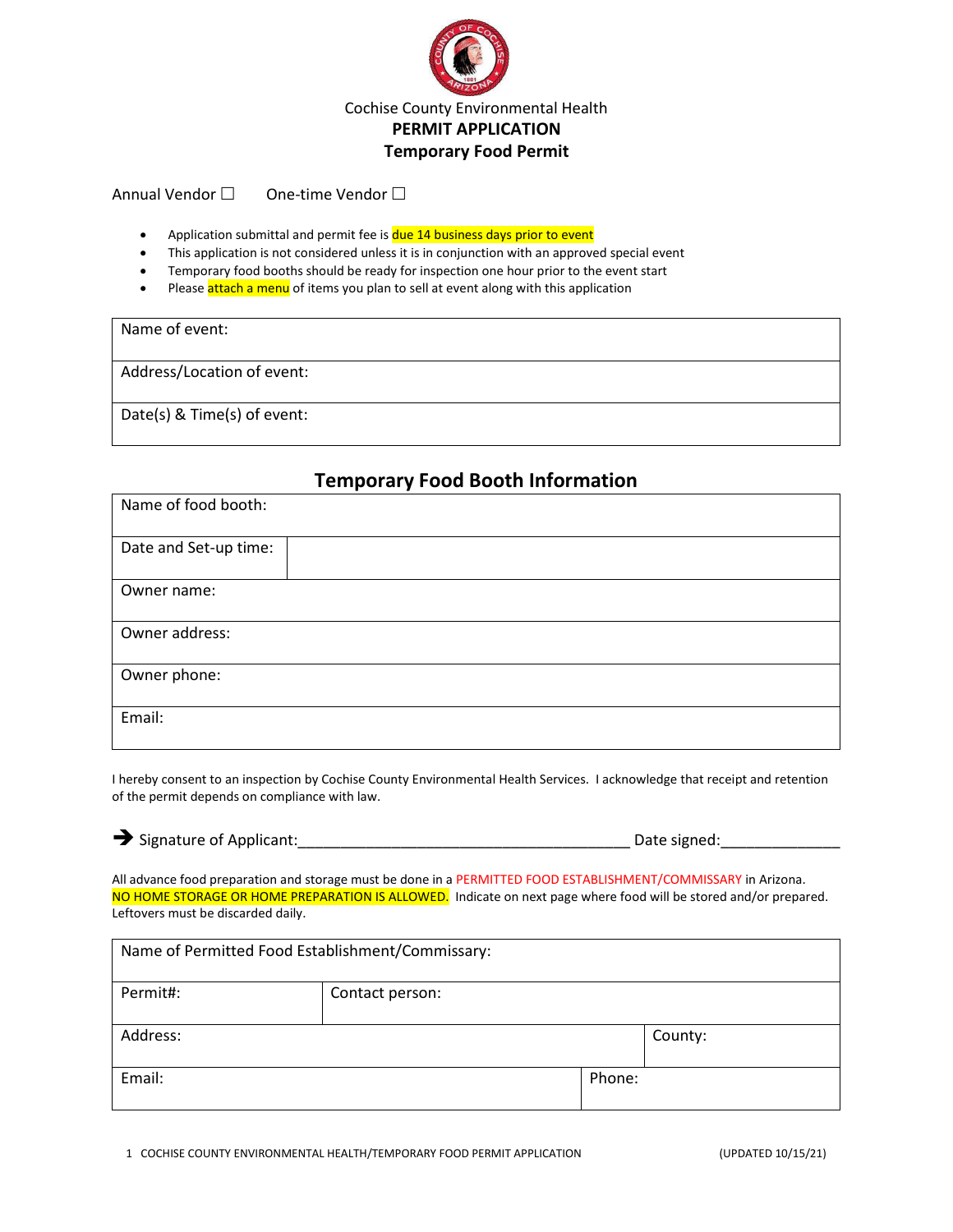

#### **Food Items Prepared in Advance**

Please ATTACH A MENU of items you plan to sell at your food booth. Then list ALL food items and preparation procedures that will be done in advance at a Permitted Food Establishment/Commissary.

| Food Item#1: | Thaw $\square$<br>Cook, Bake or Smoke □<br>Cold hold $\square$<br>Hot hold $\square$         | Cut/Assemble $\square$<br>Cool $\square$<br>$Re$ -heat $\square$<br>Portion/package $\square$<br>Storage $\square$ |
|--------------|----------------------------------------------------------------------------------------------|--------------------------------------------------------------------------------------------------------------------|
| Food Item#2: | Thaw $\square$<br>Cook, Bake or Smoke □<br>Cold hold $\square$<br>Hot hold $\square$         | Cut/Assemble $\square$<br>Cool<br>$Re$ -heat $\square$<br>Portion/package $\square$<br>Storage $\square$           |
| Food Item#3: | Thaw $\square$<br>Cook, Bake or Smoke $\square$<br>Cold hold $\square$<br>Hot hold $\square$ | Cut/Assemble $\square$<br>Cool<br>$Re$ -heat $\square$<br>Portion/package $\square$<br>Storage $\square$           |
| Food Item#4: | Thaw $\square$<br>Cook, Bake or Smoke □<br>Cold hold $\square$<br>Hot hold $\square$         | Cut/Assemble $\square$<br>Cool<br>$Re$ -heat $\square$<br>Portion/package $\square$<br>Storage $\square$           |

# **Food Items Prepared at Event**

List ALL food items and preparation procedures that will be done at event.

| Food Item#1: | Thaw $\square$<br>Cook, Bake or Smoke □<br>Cold hold $\square$<br>Hot hold $\Box$            | Cut/Assemble $\square$<br>Cool<br>$Re$ -heat $\square$<br>Portion/package $\square$<br>Storage $\square$ |
|--------------|----------------------------------------------------------------------------------------------|----------------------------------------------------------------------------------------------------------|
| Food Item#2: | Thaw $\square$<br>Cook, Bake or Smoke □<br>Cold hold $\square$<br>Hot hold $\Box$            | Cut/Assemble $\square$<br>Cool<br>$Re$ -heat $\Box$<br>Portion/package $\square$<br>Storage $\square$    |
| Food Item#3: | Thaw $\square$<br>Cook, Bake or Smoke $\square$<br>Cold hold $\square$<br>Hot hold $\square$ | Cut/Assemble □<br>Cool<br>$Re$ -heat $\Box$<br>Portion/package $\square$<br>Storage $\square$            |
| Food Item#4: | Thaw $\square$<br>Cook, Bake or Smoke $\square$<br>Cold hold $\square$<br>Hot hold $\square$ | Cut/Assemble $\square$<br>Cool<br>$Re$ -heat $\square$<br>Portion/package $\square$<br>Storage $\square$ |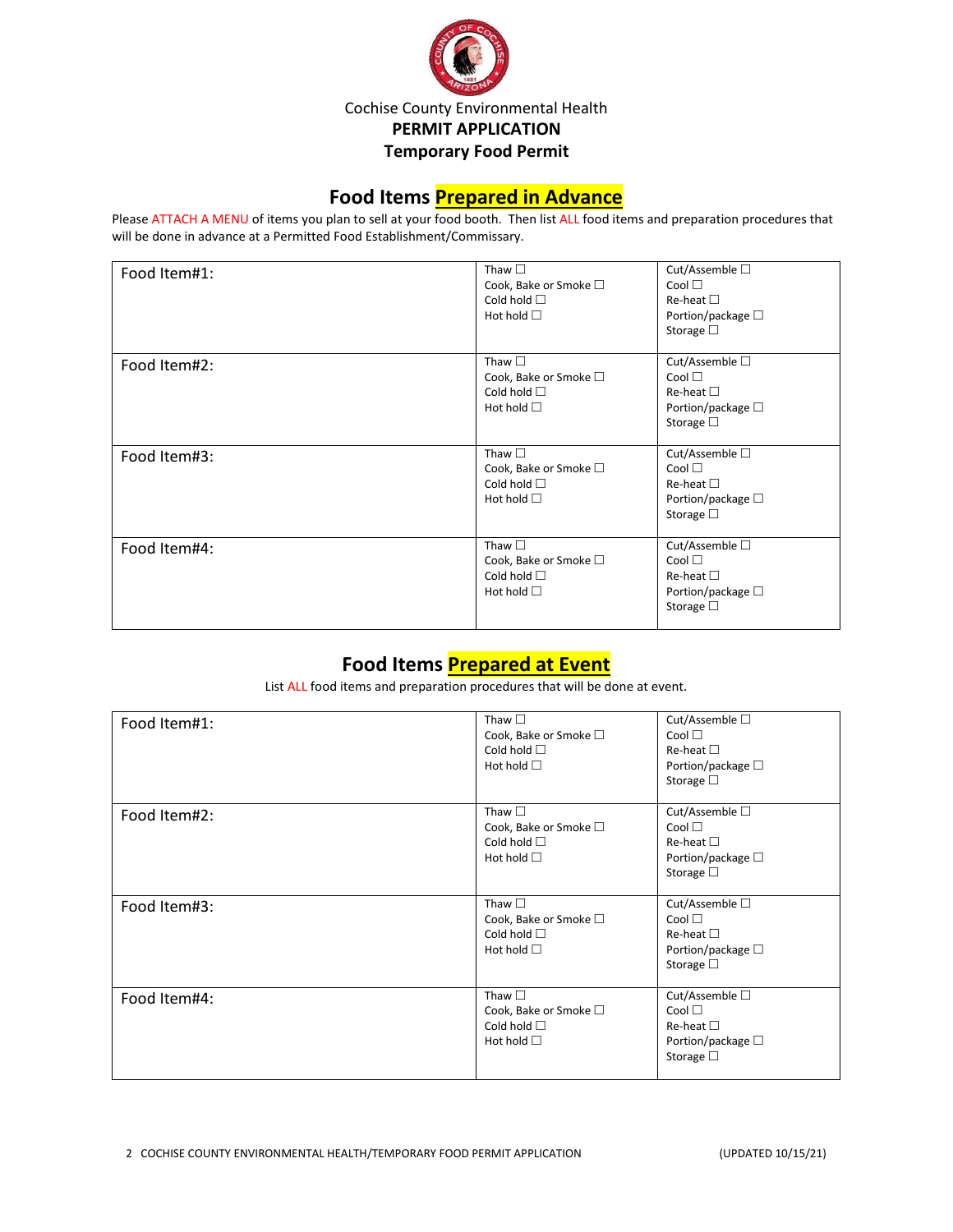

| How will cold food be kept below 41°F?<br>(examples: meats, poultry, seafood, dairy<br>products)                                                                                 | Ice chest(s) $\Box$<br>Refrigerator $\square$                | # Ice chest(s) $\frac{ }{ }$                          |
|----------------------------------------------------------------------------------------------------------------------------------------------------------------------------------|--------------------------------------------------------------|-------------------------------------------------------|
| How will food be kept above 135°F? (examples<br>cooked, ready to serve meat, poultry, rice,<br>vegetables, etc.) *Wood fires may be used for cooking,<br>but not for hot holding | Electric roaster(s) $\Box$<br>Propane Stove Burner(s) $\Box$ | # Electric roaster(s)<br># Propane stove<br>burner(s) |
| Do you have a calibrated, metal stem probe<br>thermometer(s) available (range 0-220°F)?<br>*Probe thermometers are required                                                      | Yes $\Box$                                                   | No <sub>1</sub>                                       |
| How will food items be separated to prevent<br>cross-contamination? (Please explain)                                                                                             |                                                              |                                                       |
| Food source/supplier(s) (example, grocery store)                                                                                                                                 |                                                              |                                                       |

### **Handwashing**

| What type of handwashing set-up do you plan to<br>use?                                             | Gravity flow & dispensed soap/paper towels $\square$<br>Plumbed sink & dispensed soap/paper towels $\square$ |  |
|----------------------------------------------------------------------------------------------------|--------------------------------------------------------------------------------------------------------------|--|
| Portable hand sinks are preferred. Minimum handwashing facility must consist of see example below. |                                                                                                              |  |

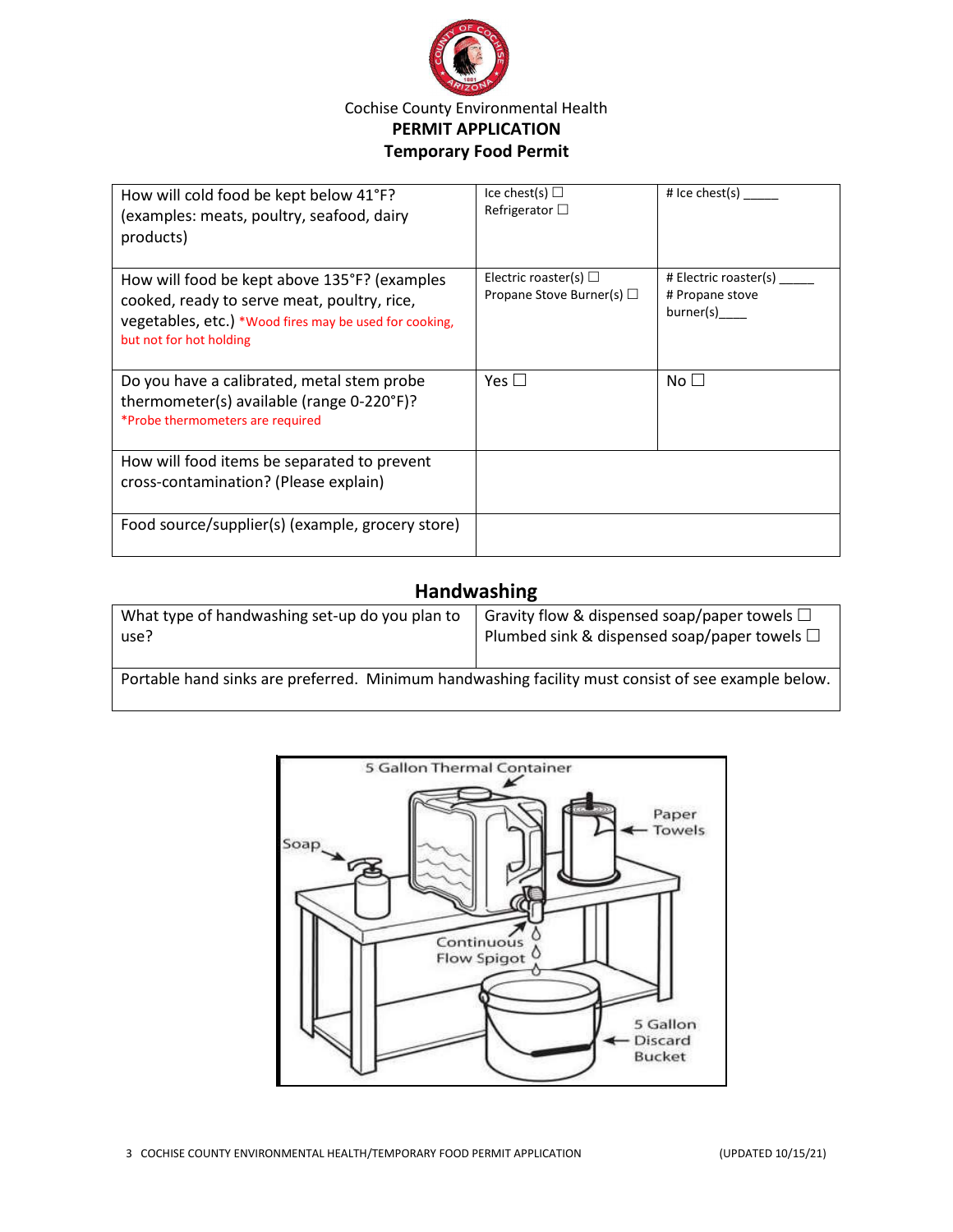

#### **Ware-washing**

Utensils, cutting boards, etc. must be washed, rinsed, and sanitized in a three-compartment sink set-up. \*Formula for sanitation solution: (1) tablespoon bleach for every gallon of water.

| What type of chemical to be used for sanitation?                                       | Chlorine/bleach $\Box$<br>Quaternary ammonium $\Box$<br>EPA Sanitizing Wipes (for contact surfaces only) $\Box$<br>Iodine $\square$ |           |
|----------------------------------------------------------------------------------------|-------------------------------------------------------------------------------------------------------------------------------------|-----------|
| Do you have test strips to test the levels of<br>sanitation? *Test strips are required | Yes $\Box$                                                                                                                          | No $\Box$ |
| What type of dishwashing/ware-washing will you<br>be using?                            | 3 bin portable set-up $\square$<br>3 bin compartment sinks $\Box$<br>Single use utensils $\square$<br>Back-up utensils $\square$    |           |

# **Food Booth Enclosure/Concession Trailer**

| What type of set-up will you be using for your<br>food booth?                       | $\Box$ Food booth (screening, overhead covering and<br>floor)                                                                                                       |  |
|-------------------------------------------------------------------------------------|---------------------------------------------------------------------------------------------------------------------------------------------------------------------|--|
|                                                                                     | $\Box$ Tent (screening on 4 sides, covered ground,<br>concrete pad, asphalt, overhead covering and (1)<br>doorway)<br>$\Box$ Concession trailer or mobile food unit |  |
| Water supply (please explain):                                                      |                                                                                                                                                                     |  |
| How will you dispose of wastewater? *Wastewater CANNOT be disposed of on the ground |                                                                                                                                                                     |  |
| What is your power source?                                                          |                                                                                                                                                                     |  |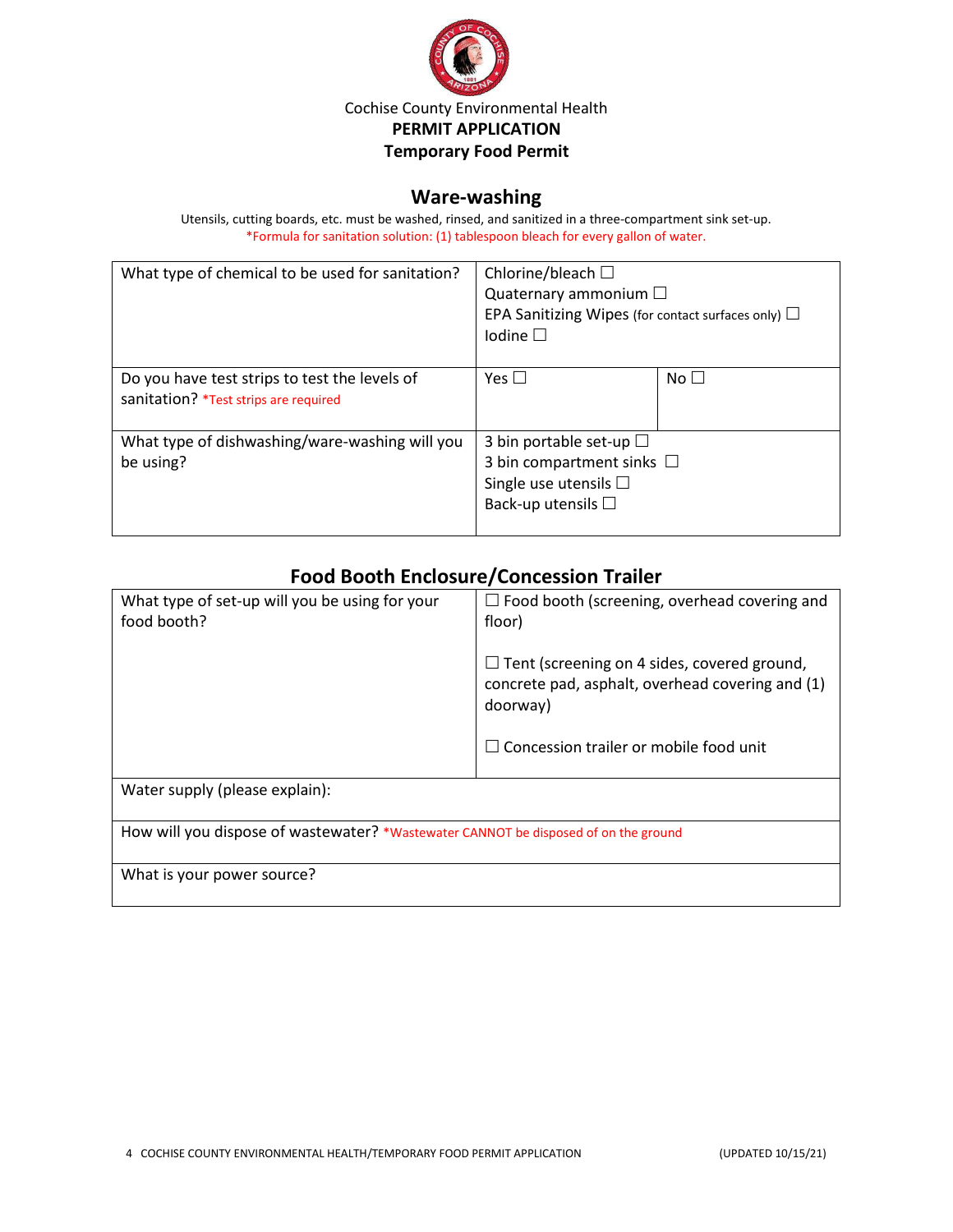

## **Drawing of TFE/Booth**

In the space provide please provide a drawing of your booth, tent, etc. Identify all equipment including cooking and hot/cold holding equipment. Handwashing facilities, worktables, dishwashing facilities, food and utensil storage, garbage container and customer service areas. See floor plan example provided.



(Front)

[Floor Plan (View from top)]

 $\bigcirc$  Flavors